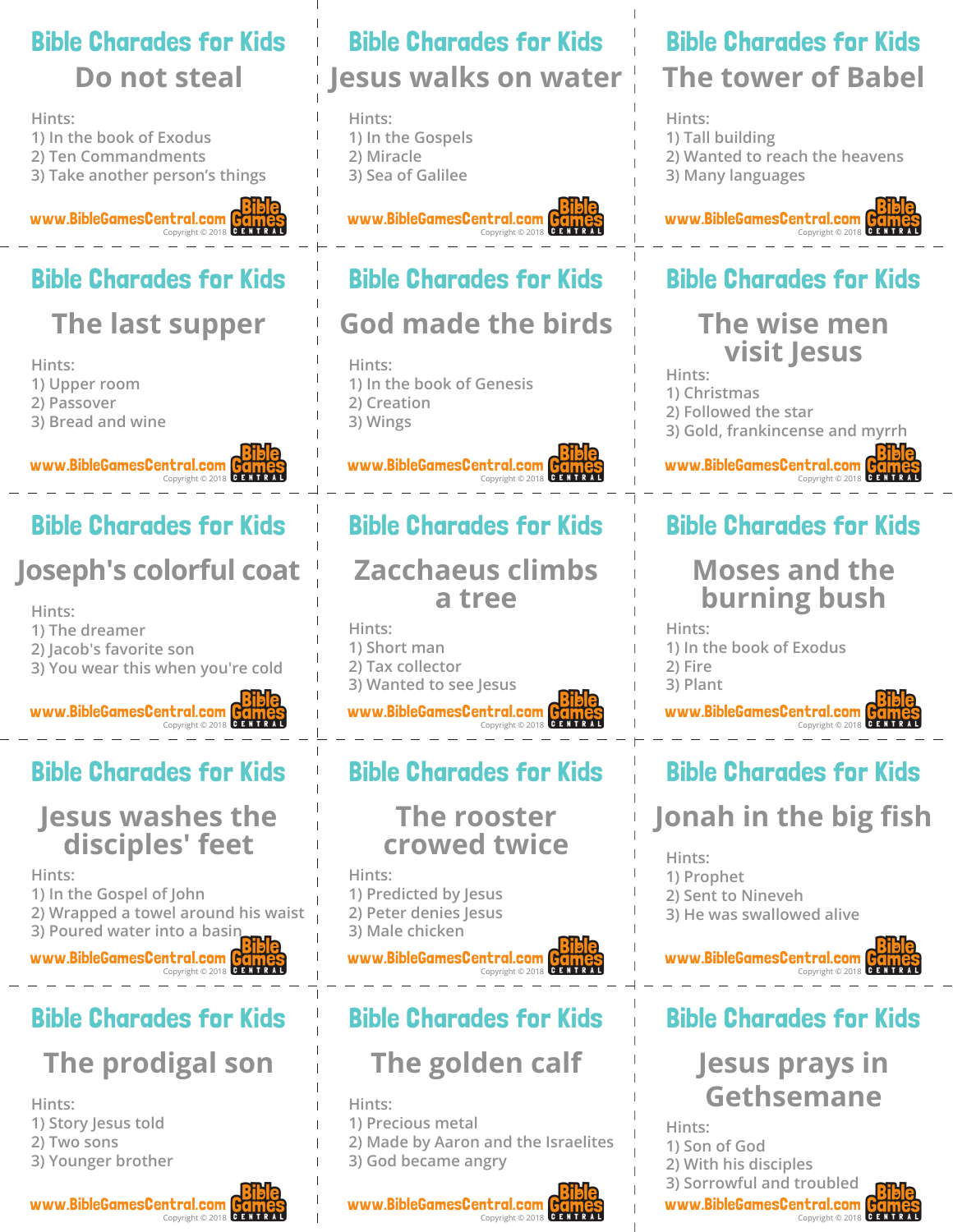#### Bible Charades for Kids

### **Jesus feeds five thousand**

www.BibleGamesCentral.com **Hints: 1) Miracle 2) Many were hungry 3) Five Loaves and two fish**

# Bible Charades for Kids

Copyright © 2018

# **Crossing the Red Sea**

**Hints: 1) In the book of Exodus 2) Moses 3) The waters separated**

www.BibleGamesCentral.com Copyright © 2018

# Bible Charades for Kids

# **Do not murder**

**Hints: 1) In the book of Exodus 2) Ten Commandments 3) Kill**

www.BibleGamesCentral.com Copyright © 2018

# Bible Charades for Kids

# **Jesus heals ten lepers**

**Hints:**

- **1) Miracle**
- **2) Skin disease**
- **3) Five plus five**

#### www.BibleGamesCentral.com Copyright © 2018

# Bible Charades for Kids **Paul is shipwrecked**

**Hints:**

**1) In the book of Acts**

- **2) He wrote many letters in the Bible**
- **3) Boat ran aground**



# Bible Charades for Kids **Cain kills Abel**

**Hints: 1) Two brothers 2) Children of Adam and Eve 3) Murder**

#### www.BibleGamesCentral.com Copyright © 2018

## Bible Charades for Kids

## **Jesus calms the storm**

**Hints: 1) In a boat 2) Thunder and lightning 3) Miracle**

www.BibleGamesCentral.com Copyright © 2018

# Bible Charades for Kids

### **Parable of the lost sheep**

www.BibleGamesCentral.com Copyright © 2018 **Hints: 1) Story Jesus told 2) Lost animal 3) Baa baa**

# Bible Charades for Kids

# **David and Goliath**

**Hints: 1) Shepherd boy**

- **2) Giant**
- 
- **3) Sling and 5 smooth stones**

www.BibleGamesCentral.com Copyright © 2018

# Bible Charades for Kids

## **Samson and Delilah**

**Hints: 1) Man and woman**

- **2) Strong man**
- **3) Was not supposed to cut his hair**

#### www.BibleGamesCentral.com Copyright © 2018

# Bible Charades for Kids **Jesus is born**

**Hints: 1) Mary 2) Bethlehem 3) Christmas**



# Bible Charades for Kids

# **Battle of Jericho**

**Hints:**

- **1) Army led by Joshua**
- **2) Marched around the city**
- **3) Walls came tumbling down**



# Bible Charades for Kids

# **God made the fish**

**Hints: 1) In the book of Genesis 2) Creation 3) Swim**



# Bible Charades for Kids

# **King Solomon builds the temple**

www.BibleGamesCentral.com **Hints: 1) In the book of 1Kings 2) Son of King David 3) The house of the Lord**



# Bible Charades for Kids

### **Jesus calls his first disciples**

**Hints: 1) In the Gospels 2) Messiah 3) Followers**